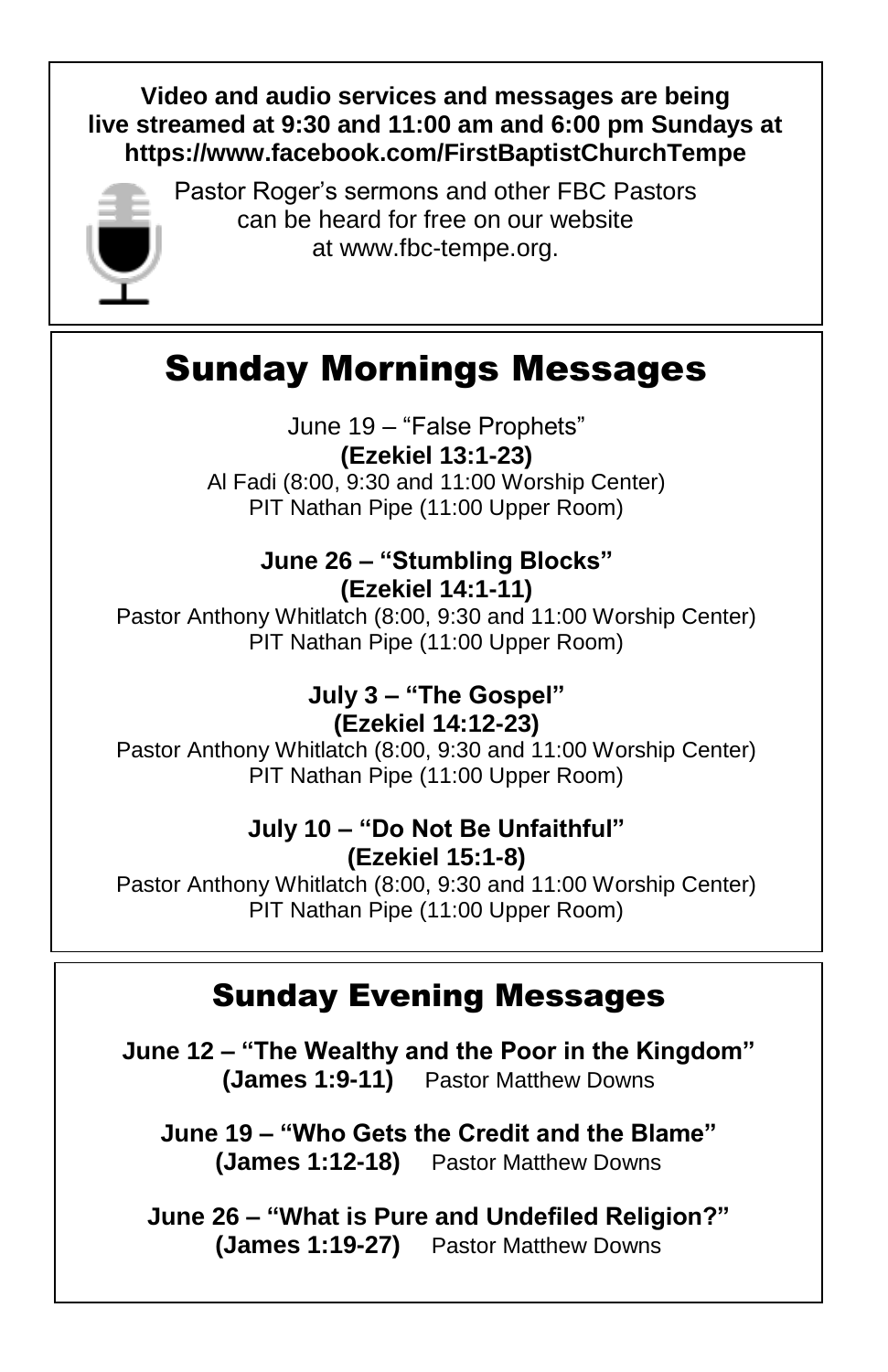## **"False Prophets"**

June 12, 2022 Al Fadi

Ezekiel 12:21 – Then the word of the Lord came to me, saying,

Ezekiel 12:22 – "Son of man, what is this proverb you people have concerning the land of Israel saying, 'The days are long and every vision fails?'

Ezekiel 12:23 – "Therefore say to them, 'Thus says the Lord God, "I will make this proverb cease so that they will no longer use it as a proverb in Israel." But tell them, "The days draw near as well as the fulfillment of every vision.

Ezekiel 12:24 – "For there will no longer be any false vision or flattering divination within the house of Israel.